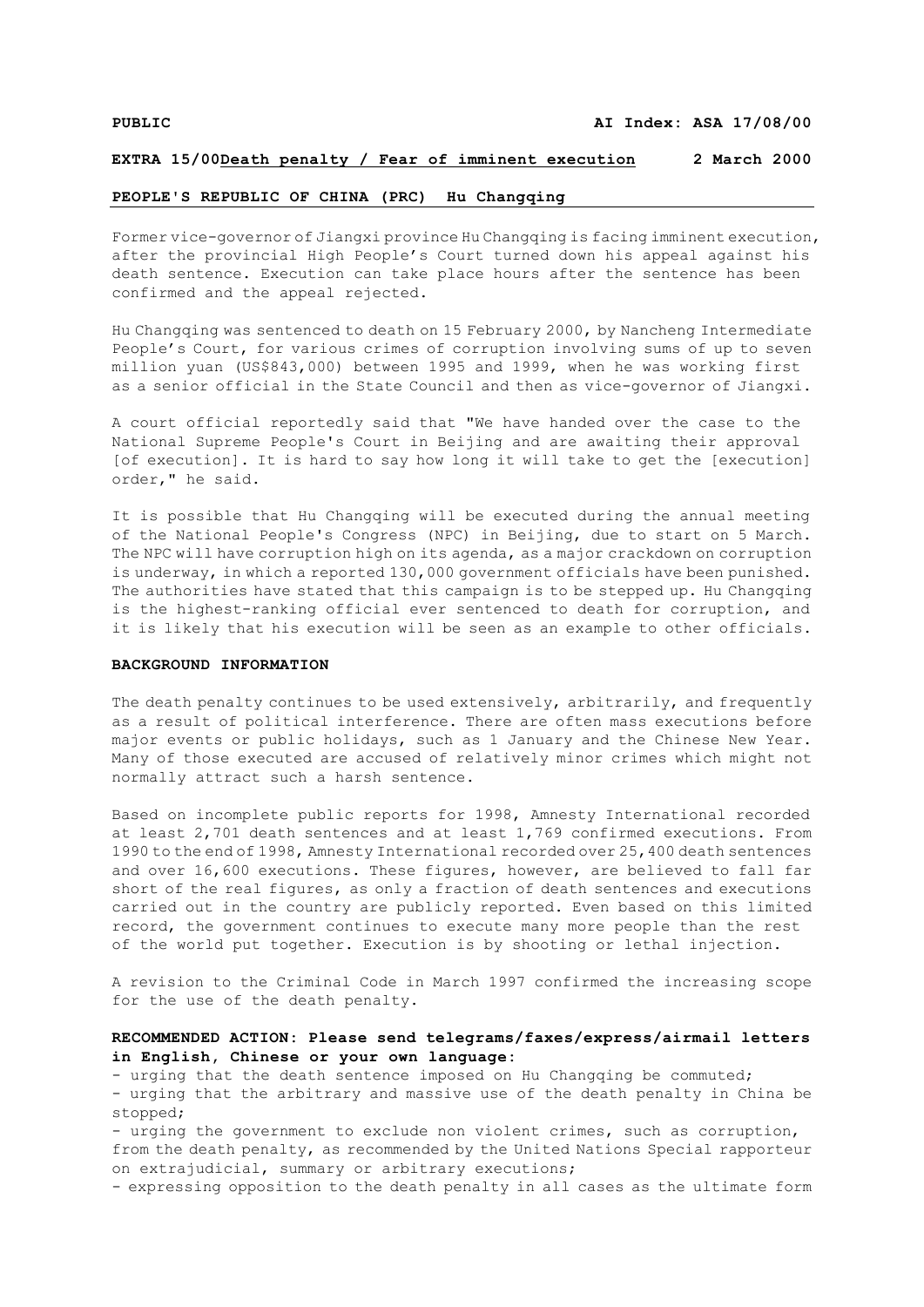of cruel and inhuman punishment, and as a violation of the right to life, as guaranteed in the Universal Declaration of Human Rights.

### **APPEALS TO: please note that faxes in China are unreliable and often do not work outside office hours (GMT + 8):**

President of Supreme People's Court of the People's Republic of China REN Jianxin Yuanzhang Zuigao Renmin Fayuan 27 Dongjiao Min Xiang Beijingshi 100726 People's Republic of China **Telegrams: Supreme People's Court President, Beijing, China Faxes:+ 86106 512 5012 + 8610 6 520 5316/467 7046 (c/o Ministry of Justice) + 86 10 6 851 2174 (c/o Ministry of Radio, Film and TV) Salutation: Dear President** Chairman of the National People's Congress **LI Peng** Weiyuanzhang Quanguo Renmin Daibiao Dahui Great Hall of the People Beijingshi People's Republic of China **Telegrams:Chairman National People's Congress, Beijing, China Salutation: Dear Chairman Faxes: + 8610 6 520 5316/467 7046 (c/o Ministry of Justice) + 86 10 6 851 2174 (c/o Ministry of Radio, Film & TV)** Chairman of the Jiangxi Provincial People's Congress Standing Committee **SHU Huiguo** Fuzhuren Jiangxisheng Renmin Daibiao Dahui Changwu Weiyuanhui Nanchangshi Jiangxisheng People's Republic of China **Telegrams:Chairman Provincial People's Congress Standing Committee, Nanchang, Jiangxi Province, China Salutation: Dear Chairman Faxes:+ 86 791 621 7029 (c/o CCPIT Jiangxi Sub Council) COPIES TO:** Xinhua News Agency **Faxes:+ 8610 62019332/3071210 E-Mail: xinhua@cb.col.com.cn** *China Daily* **E-mail:(try) www.chinadaily.com.cn** *People's Daily* **Fax: + 86 10 6 5092893 E-Mail: info@peopledaily.com.cn** Human Rights (Society) of China **Fax: + 86 10 6 491 2961**

and to diplomatic representatives of the People's Republic of China accredited